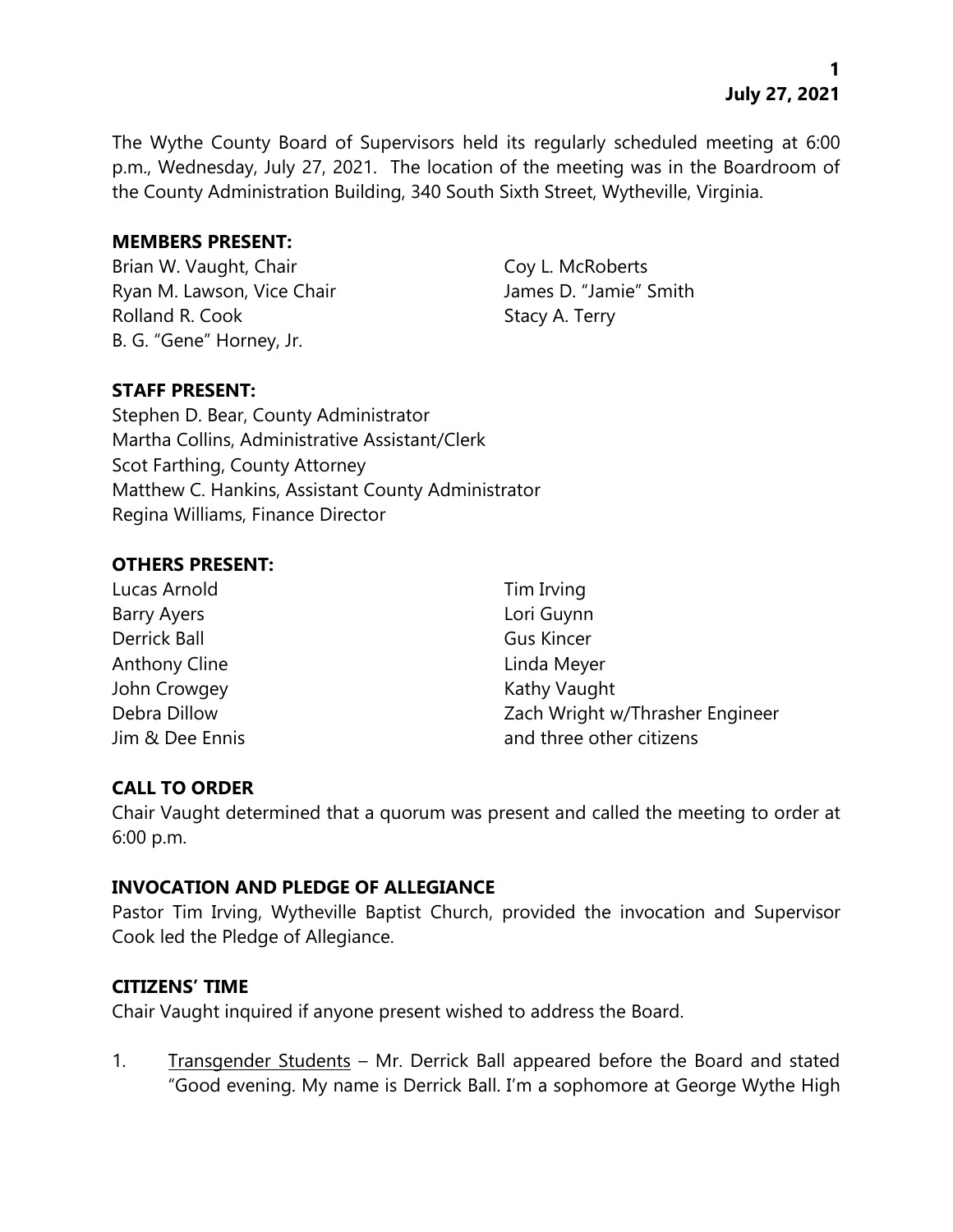School. Tonight I'd like to speak to you, the Board, about the new Virginia law 22.1-23.3. This law is creating special accommodations for the transgender students of the County, and me, along with several other parents, students, and faculty at Wythe County Public Schools, are outraged and really disappointed in the Board's decision on these policies. I've spoken with many students and some parents as well on the policies, and they're outraged about it as well as I've spoken to faculty; 22 teachers, 17 students and 14 parents. I think those numbers are right – I'm really sorry if they're not. Tonight, I ask you as the Board what policies can we implement and put forth that would stop our school board from keeping these policies in place that they've currently passed and for the State of Virginia. Thank you."

2. Transgender Students – Ms. Linda Meyer appeared before the Board and stated "Well I'd like to speak to you on the same note also and  $I - a$  couple of  $-$  two meetings ago, I brought you the Carroll County resolution concerning the policies and the mandates and there were over 200 people last week that came out to a meeting. It was very successful and they are not in favor of the school board's policies and mandates, federally, statewide and certainly what they tried putting forth here. So, I'd like to encourage you to look at that resolution from Carroll County again and to give that your utmost – put it on your important side. We'd appreciate it. Thank you."

With no one else wishing to address the Board, Chair Vaught closed Citizens' Time.

# **PAYMENT OF COUNTY INVOICES**

Supervisor McRoberts made a motion to pay the invoices for approval on July 27, 2021, for the various departments of County government. The invoices were paid on General Warrants 30110131-30110269, and one wire transfer, as follows:

# **EXPENDITURES BY DEPARTMENT BOARD OF SUPERVISORS July 27, 2021**

| <b>CHECK #</b> | <b>ISSUE DATE</b>   | <b>VENDOR</b>      | <b>AMOUNT</b> |
|----------------|---------------------|--------------------|---------------|
| 30110131       | 07/14/2021          | APPALACHIAN POWER  | \$30,786.52   |
|                | 30110132 07/14/2021 | <b>CENTURYLINK</b> | 68.14         |
|                | 30110133 07/14/2021 | <b>CENTURYLINK</b> | 139.54        |
|                | 30110134 07/14/2021 | <b>CENTURYLINK</b> | 343.17        |
|                | 30110135 07/14/2021 | <b>CENTURYLINK</b> | 4,875.94      |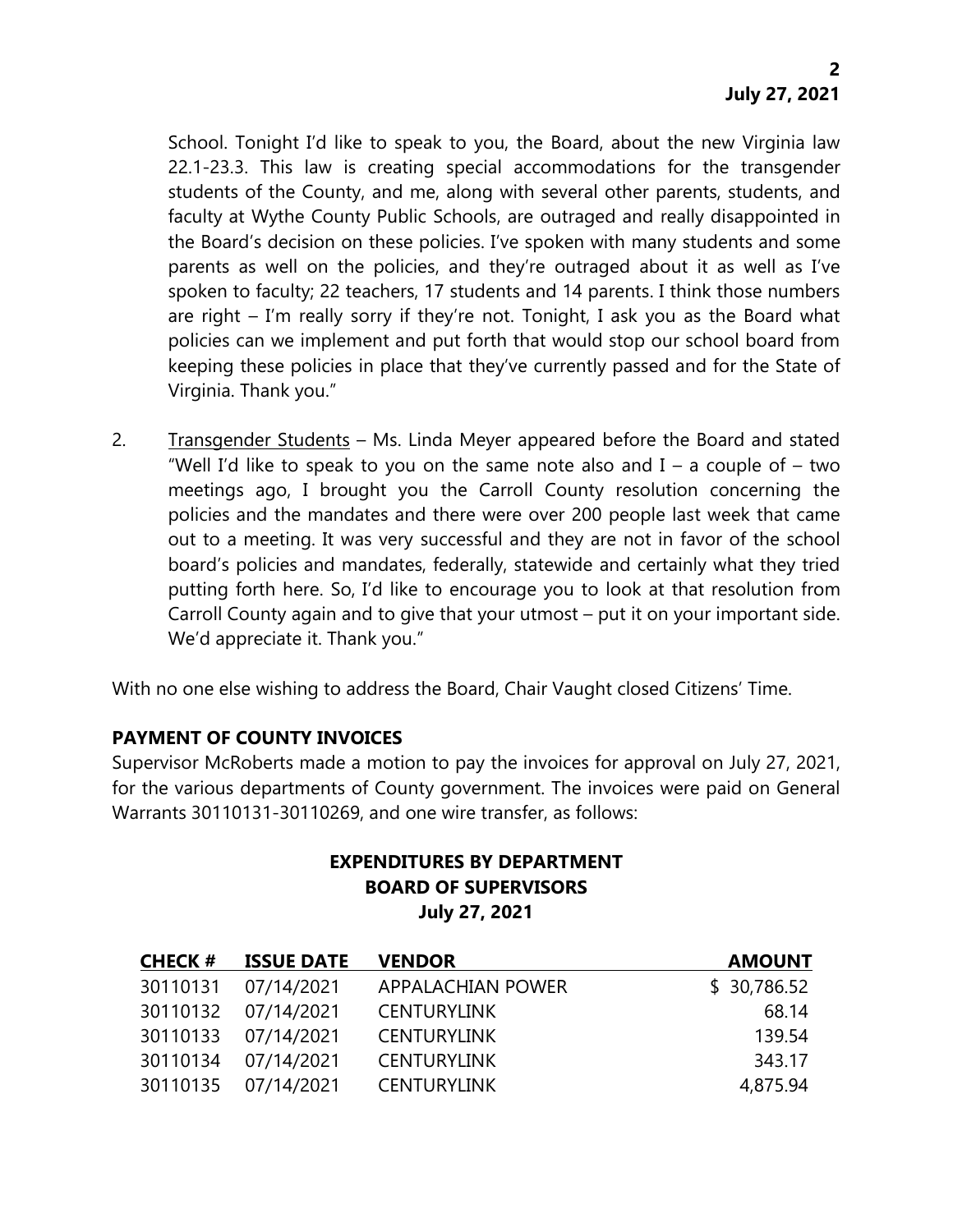|          | FVBFLIBITURES 87/4/10884 |                                      | $+10.271.18$ |
|----------|--------------------------|--------------------------------------|--------------|
| 30110143 | 07/14/2021               | <b>US CELLULAR</b>                   | 1,226.64     |
| 30110142 | 07/14/2021               | <b>UNIFIRST CORP</b>                 | 98.56        |
| 30110141 | 07/14/2021               | <b>TRANSUNION RISK &amp; ALTERNA</b> | 75.00        |
| 30110140 | 07/14/2021               | QUADIENT FINANCE USA, INC            | 754.93       |
| 30110139 | 07/14/2021               | MANSFIELD OIL CO                     | 7,665.21     |
| 30110138 | 07/14/2021               | <b>LEXISNEXIS</b>                    | 724.00       |
| 30110137 | 07/14/2021               | <b>WRANGLER HOLDCO CORP</b>          | 536.80       |
| 30110136 | 07/14/2021               | <b>CITIZENS TELEPHONE COOP</b>       | 979.95       |

**TOTAL EXPENDITURES 07/14/2021 \$48,274.40**

| <b>CHECK #</b> | <b>ISSUE DATE</b>                    | <b>VENDOR</b> | <b>AMOUNT</b> |
|----------------|--------------------------------------|---------------|---------------|
| (wire)         | 07/19/2021                           | SUNTRUST      | \$36,881.92   |
|                | <b>TOTAL EXPENDITURES 07/19/2021</b> |               | \$36,881.92   |

| <b>CHECK#</b> | <b>ISSUE DATE</b> | <b>VENDOR</b>                    | <b>AMOUNT</b> |
|---------------|-------------------|----------------------------------|---------------|
| 30110144      | 07/27/2021        | ACTIVE911 INC.                   | \$<br>338.00  |
| 30110145      | 07/27/2021        | ALLIED INDUSTRIAL PRODUCT        | 1,244.05      |
| 30110146      | 07/27/2021        | <b>AMAZON</b>                    | 1,955.65      |
| 30110147      | 07/27/2021        | <b>ASSOCIATION OF CLERKS OF</b>  | 100.00        |
| 30110148      | 07/27/2021        | BRENNTAG MID-SOUTH INC           | 2,192.39      |
| 30110149      | 07/27/2021        | <b>BROWN EXTERMINATING CO</b>    | 420.00        |
| 30110150      | 07/27/2021        | <b>BUSINESS INFORMATION SYST</b> | 1,354.65      |
| 30110151      | 07/27/2021        | <b>CAVALIER SUPPLY CO</b>        | 326.25        |
| 30110152      | 07/27/2021        | <b>CENTURYLINK</b>               | 39.98         |
| 30110153      | 07/27/2021        | <b>CENTURYLINK</b>               | 52.76         |
| 30110154      | 07/27/2021        | <b>CENTURYLINK</b>               | 98.97         |
| 30110155      | 07/27/2021        | <b>CENTURYLINK</b>               | 125.58        |
| 30110156      | 07/27/2021        | <b>CENTURYLINK</b>               | 146.97        |
| 30110157      | 07/27/2021        | <b>CENTURYLINK</b>               | 310.80        |
| 30110158      | 07/27/2021        | <b>CENTURYLINNK</b>              | 3,548.05      |
| 30110159      | 07/27/2021        | <b>CLEARWATER INC</b>            | 3,284.00      |
| 30110160      | 07/27/2021        | <b>COUNTY OF WYTHE</b>           | 1,416.67      |
| 30110161      | 07/27/2021        | DUNAGAN, KEITH                   | 4,000.00      |
| 30110162      | 07/27/2021        | FIRE RESCUE AND TACTICAL         | 9.00          |
| 30110163      | 07/27/2021        | <b>FOOD COUNTRY</b>              | 1.88          |
| 30110164      | 07/27/2021        | <b>GENUINE PARTS COMPANY</b>     | 96.59         |
| 30110165      | 07/27/2021        | HARPO'S HARDWARE & BLDG S        | 70.01         |
| 30110166      | 07/27/2021        | HEYWARD INCORPORATED OF V        | 367.70        |
| 30110167      | 07/27/2021        | <b>HILL STUDIO PC</b>            | 1,250.00      |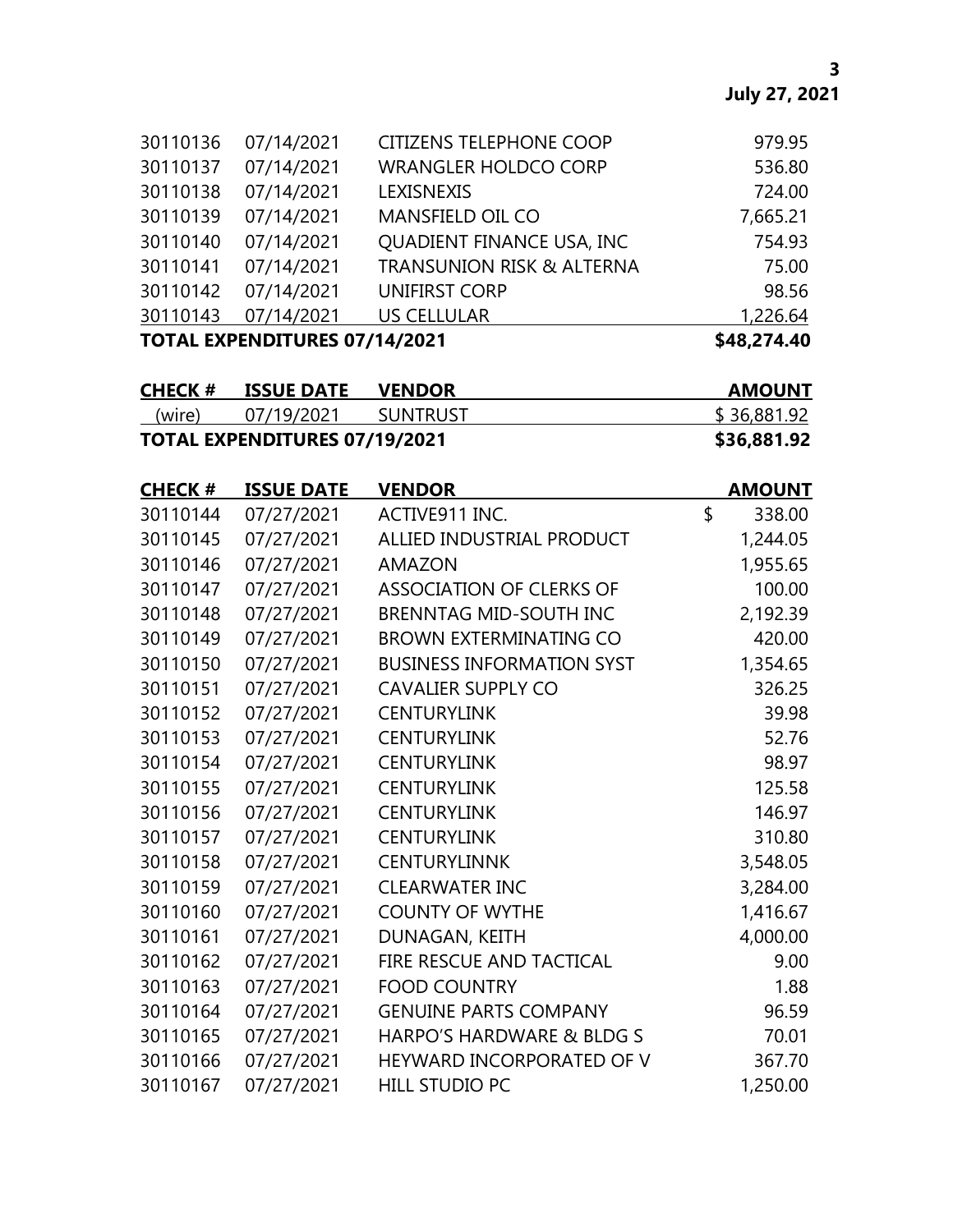| 30110168 | 07/27/2021 | JOINT IDA OF WYTHE COUNTY           | 70,750.00 |
|----------|------------|-------------------------------------|-----------|
| 30110169 | 07/27/2021 | LOWE'S                              | 41.77     |
| 30110170 | 07/27/2021 | MANSFIELD OIL CO                    | 7,629.72  |
| 30110171 | 07/27/2021 | <b>NATIONAL POOLS</b>               | 761.20    |
| 30110172 | 07/27/2021 | <b>CYNTHIA DALTON</b>               | 20.00     |
| 30110173 | 07/27/2021 | E. WAYNE KIRBY                      | 399.89    |
| 30110174 | 07/27/2021 | <b>HOLLIS BART</b>                  | 21.50     |
| 30110175 | 07/27/2021 | <b>MATTHEW DUNFORD</b>              | 69.80     |
| 30110176 | 07/27/2021 | <b>TERESA LOVELACE</b>              | 106.96    |
| 30110177 | 07/27/2021 | <b>VERN CHAFTAIN</b>                | 31.50     |
| 30110178 | 07/27/2021 | <b>PAPER CLIP</b>                   | 251.97    |
| 30110179 | 07/27/2021 | R. E. MICHEL COMPANY, LLC           | 9.48      |
| 30110180 | 07/27/2021 | RURAL RETREAT AUTO PARTS            | 10.18     |
| 30110181 | 07/27/2021 | SOUTHWEST VIRGINIA CRIMIN           | 30,100.00 |
| 30110182 | 07/27/2021 | SOUTHWESTERN EQUIPMENT              | 138.08    |
| 30110183 | 07/27/2021 | <b>STREET, HAROLD P III</b>         | 36.90     |
| 30110184 | 07/27/2021 | <b>THOMPSON TIRE</b>                | 29.94     |
| 30110185 | 07/27/2021 | TK ELEVATOR CORPORATION             | 8,103.65  |
| 30110186 | 07/27/2021 | <b>TOWN OF WYTHEVILLE</b>           | 250.00    |
| 30110187 | 07/27/2021 | <b>TYLER BUSINESS FORMS</b>         | 450.50    |
| 30110188 | 07/27/2021 | <b>TYLER TECHNOLOGIES INC</b>       | 55,051.25 |
| 30110189 | 07/27/2021 | <b>UNIFIRST CORP</b>                | 98.56     |
| 30110190 | 07/27/2021 | UNITED STATES TREASURY              | 393.70    |
| 30110191 | 07/27/2021 | <b>VACA</b>                         | 1,400.00  |
| 30110192 | 07/27/2021 | <b>VACO</b>                         | 5,981.00  |
| 30110193 | 07/27/2021 | <b>VACORP</b>                       | 87,644.50 |
| 30110194 | 07/27/2021 | <b>VERIZON WIRELESS</b>             | 40.01     |
| 30110195 | 07/27/2021 | <b>VERIZON WIRELESS</b>             | 120.07    |
| 30110196 | 07/27/2021 | <b>VIRGINIA BUSINESS SYST</b>       | 72.13     |
| 30110197 | 07/27/2021 | <b>VIRGINIA BUSINESS SYSTEMS</b>    | 1,052.63  |
| 30110198 | 07/27/2021 | VIRGINIA COURT CLERKS' AS           | 345.00    |
| 30110199 | 07/27/2021 | <b>VIRGINIA STATE BAR</b>           | 1,425.00  |
| 30110200 | 07/27/2021 | WILLIAMS, KEVIN                     | 138.51    |
| 30110201 | 07/27/2021 | <b>WILSON BAIT &amp; TACKLE INC</b> | 232.60    |
| 30110202 | 07/27/2021 | WYTHE CO WATER & WASTEWAT           | 235.63    |
| 30110203 | 07/27/2021 | WYTHE CO WATER & WASTEWATER         | 166.53    |
| 30110204 | 07/27/2021 | <b>WYTHEVILLE ENTERPRISE</b>        | 82.99     |
| 30110205 | 07/27/2021 | <b>WYTHEVILLE OFFICE SUPPLY</b>     | 511.96    |
| 30110206 | 07/27/2021 | WYTHEVILLE-WYTHE-BLAND              | 950.00    |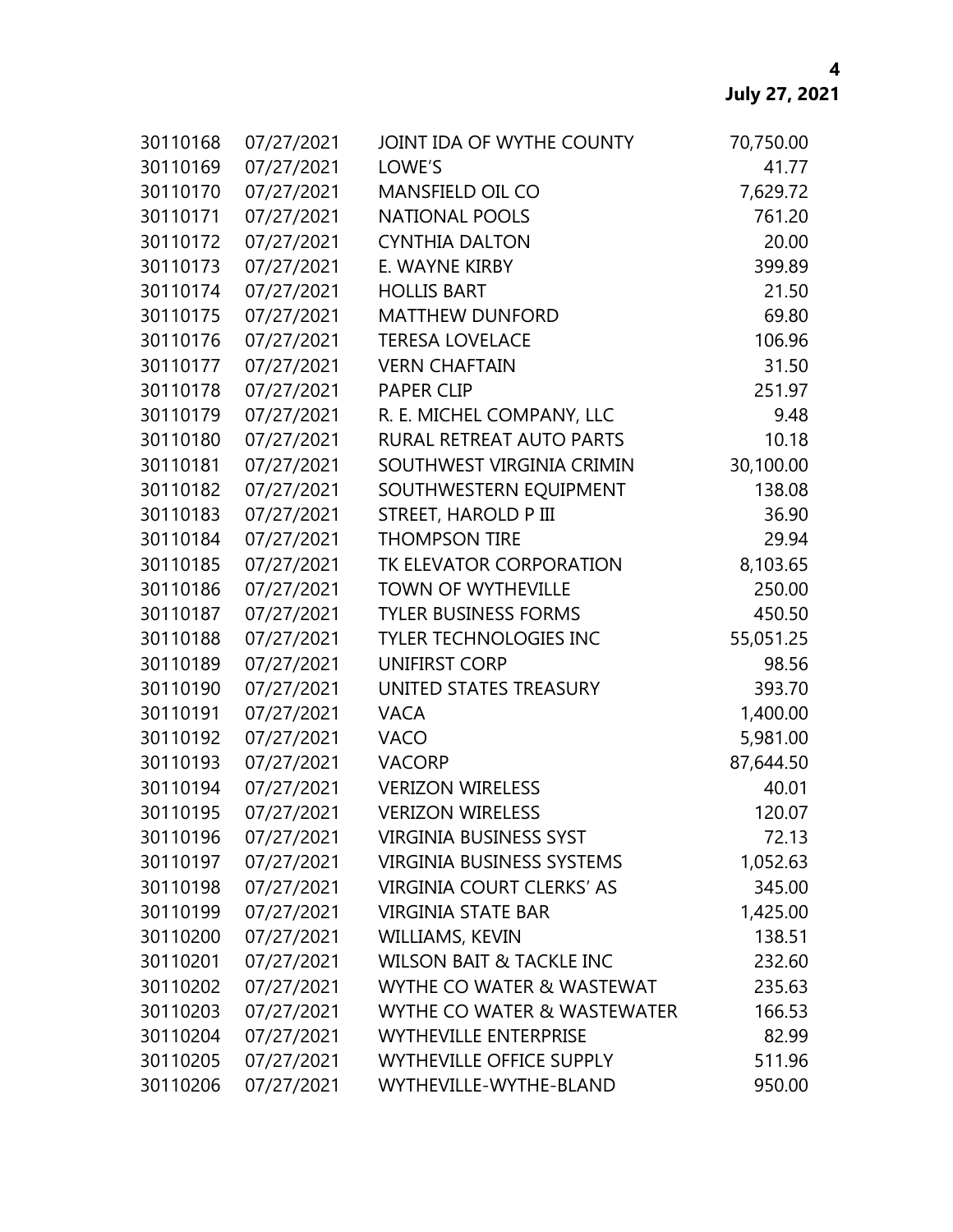| 30110207 | 07/27/2021 | ALPHA & OMEGA REPAR SERVI        | 9,537.47   |
|----------|------------|----------------------------------|------------|
| 30110208 | 07/27/2021 | APPALACHIAN JUVENILE COMM        | 5,250.00   |
| 30110209 | 07/27/2021 | <b>APPALACHIAN POWER</b>         | 940.57     |
| 30110210 | 07/27/2021 | BLUE RIDGE ANALYTICAL, LL        | 1,055.00   |
| 30110211 | 07/27/2021 | <b>BOB HUFF</b>                  | 117.51     |
| 30110212 | 07/27/2021 | <b>BOB HUFF COLLISION CENTER</b> | 25.00      |
| 30110213 | 07/27/2021 | <b>BOXLEY</b>                    | 1,245.00   |
| 30110214 | 07/27/2021 | <b>BROWN EXTERMINATING CO</b>    | 80.00      |
| 30110215 | 07/27/2021 | <b>BUSINESS CARD</b>             | 794.69     |
| 30110216 | 07/27/2021 | CSG SYSTEMS, INC                 | 1,730.25   |
| 30110217 | 07/27/2021 | DEMTECH VOTING SOLUTIONS         | 770.00     |
| 30110218 | 07/27/2021 | DEPT OF MOTOR VEHICLES           | 7,095.00   |
| 30110219 | 07/27/2021 | <b>DIRECT DODGE</b>              | 120.54     |
| 30110220 | 07/27/2021 | <b>FARTHING, SCOT S</b>          | 2,217.50   |
| 30110221 | 07/27/2021 | <b>FASTENAL</b>                  | 18.24      |
| 30110222 | 07/27/2021 | <b>FERGUSON ENTERPRISES #5</b>   | 1,456.51   |
| 30110223 | 07/27/2021 | FIRE RESCUE AND TACTICAL         | 71.96      |
| 30110224 | 07/27/2021 | <b>GALLS</b>                     | 93.32      |
| 30110225 | 07/27/2021 | HORNEY, B GENE JR                | 181.44     |
| 30110226 | 07/27/2021 | <b>HUFF FORD</b>                 | 377.32     |
| 30110227 | 07/27/2021 | JOINT PUBLIC SERVICE AUTH        | 118.04     |
| 30110228 | 07/27/2021 | <b>KING-MOORE INC</b>            | 897.00     |
| 30110229 | 07/27/2021 | <b>LANE GROUP</b>                | 21,750.00  |
| 30110230 | 07/27/2021 | LOWE'S                           | 290.88     |
| 30110231 | 07/27/2021 | <b>MANSFIELD OIL CO</b>          | 6,906.15   |
| 30110232 | 07/27/2021 | MCI COMM SERVICE                 | 35.67      |
| 30110233 | 07/27/2021 | MCI COMM SERVICE                 | 162.49     |
| 30110234 | 07/27/2021 | MCI COMM SERVICE                 | 966.65     |
| 30110235 | 07/27/2021 | <b>MCROBERTS, COY L</b>          | 215.04     |
| 30110236 | 07/27/2021 | <b>MEADE TRACTOR</b>             | 38.99      |
| 30110237 | 07/27/2021 | NEW RIVER REGIONAL WATER         | 57,104.27  |
| 30110238 | 07/27/2021 | NEW RIVER VALLEY JUVENILE        | 7,500.00   |
| 30110239 | 07/27/2021 | NEW RIVER VALLEY REGIONAL        | 155,913.30 |
| 30110240 | 07/27/2021 | <b>COREY TATE</b>                | 120.87     |
| 30110241 | 07/27/2021 | <b>CYNTHIA GRUBB</b>             | 54.21      |
| 30110242 | 07/27/2021 | <b>DALTON MARSHALL</b>           | 72.83      |
| 30110243 | 07/27/2021 | <b>DIANA DEBORD</b>              | 30.24      |
| 30110244 | 07/27/2021 | <b>DONALD NOTHE</b>              | 114.42     |
| 30110245 | 07/27/2021 | KATRINA RICHARDSON               | 54.21      |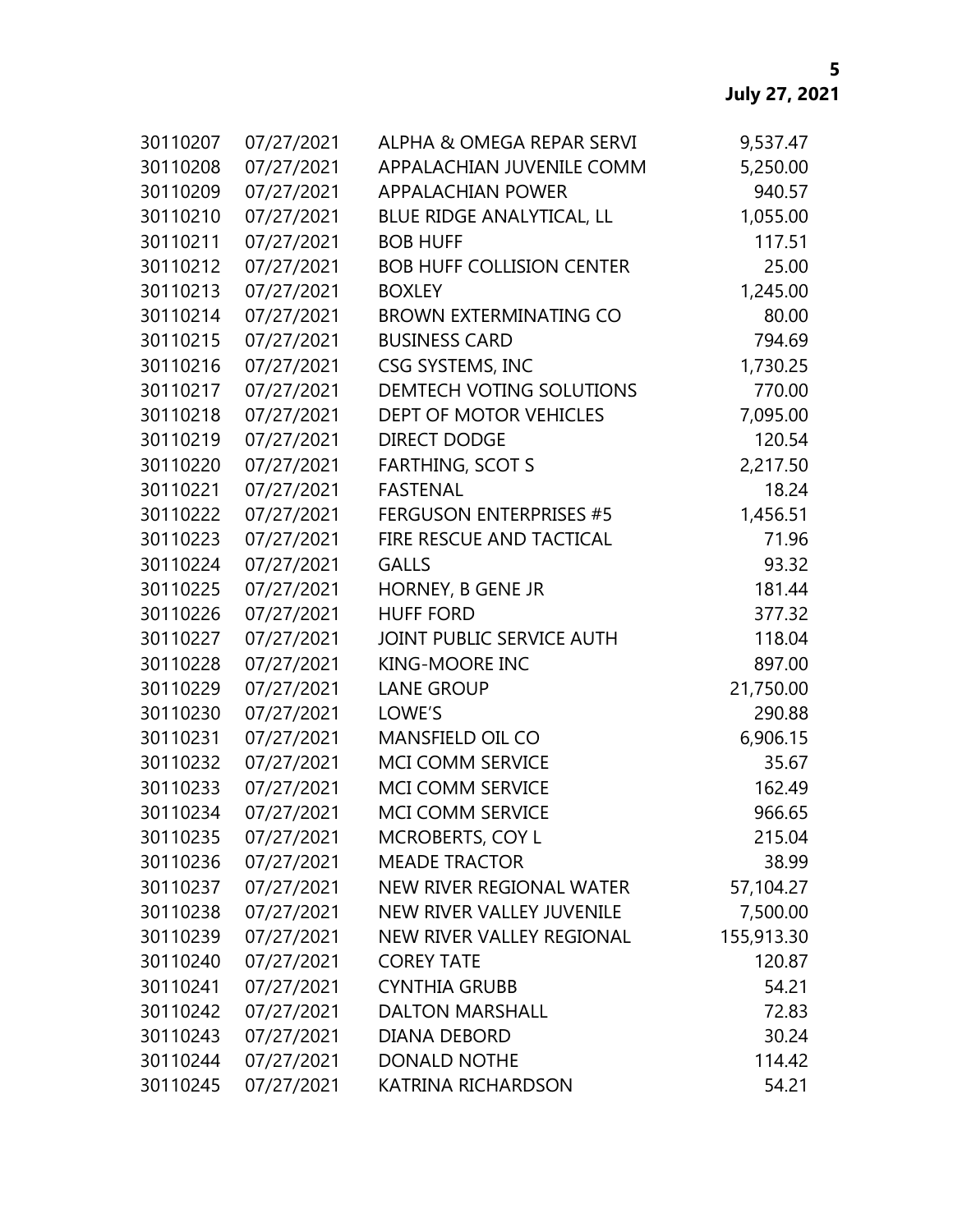|          | <b>TOTAL EXPENDITURES 07/27/2021</b> |                                 | \$602,979.68 |
|----------|--------------------------------------|---------------------------------|--------------|
| 30110269 | 07/27/2021                           | <b>XEROX</b>                    | 186.67       |
| 30110268 | 07/27/2021                           | <b>WYTHEVILLE OFFICE SUPPLY</b> | 17.00        |
| 30110267 | 07/27/2021                           | <b>WYTHE TIRE AND MUFFLER</b>   | 963.29       |
| 30110266 | 07/27/2021                           | <b>VUPS</b>                     | 79.80        |
| 30110265 | 07/27/2021                           | <b>VIRGINIA BUSINESS SYST</b>   | 460.37       |
| 30110264 | 07/27/2021                           | VAUGHT, BRIAN W                 | 278.26       |
| 30110263 | 07/27/2021                           | TRI CITIES/SW VA REGIONAL       | 147.10       |
| 30110262 | 07/27/2021                           | <b>TOWN OF WYTHEVILLE</b>       | 7,906.68     |
| 30110261 | 07/27/2021                           | THREE RIVERS MEDIA CORP         | 330.00       |
| 30110260 | 07/27/2021                           | STATE ELECTRIC SUPPLY CO        | 4.59         |
| 30110259 | 07/27/2021                           | SPEEDWELL FIRE DEPT             | 3,441.00     |
| 30110258 | 07/27/2021                           | SOUTHERN STATES CARROLL C       | 1,846.44     |
| 30110257 | 07/27/2021                           | SMITH, JAMIE                    | 55.78        |
| 30110256 | 07/27/2021                           | SIRCHIE FINGER PRINT LABO       | 43.15        |
| 30110255 | 07/27/2021                           | <b>SALEM STONE</b>              | 1,000.71     |
| 30110254 | 07/27/2021                           | ROANOKE PUMP SALES & SERV       | 265.00       |
| 30110253 | 07/27/2021                           | <b>R&amp;R ENTERPRISES INC</b>  | 60.00        |
| 30110252 | 07/27/2021                           | R&C TOWING & REPAIR CO          | 182.00       |
| 30110251 | 07/27/2021                           | PITNEY BOWES                    | 138.96       |
| 30110250 | 07/27/2021                           | <b>PAPER CLIP</b>               | 1,896.14     |
| 30110249 | 07/27/2021                           | <b>STACY TERRY</b>              | 29.12        |
| 30110248 | 07/27/2021                           | <b>LARRY GOBLE</b>              | 29.35        |
| 30110247 | 07/27/2021                           | <b>LARRY AND TONYA WHITE</b>    | 33.42        |
| 30110246 | 07/27/2021                           | <b>KIMBERLY BIRD</b>            | 157.21       |

### **TOTAL EXPENDITURES APPROVED 07/27/2021 \$688,136.00**

Supervisor Smith seconded the motion and the roll call vote was as follows:

AYES: Brian W. Vaught Coy L. McRoberts Rolland R. Cook B. G. "Gene" Horney, Jr. Ryan M. Lawson Stacy A. Terry James D. "Jamie" Smith

NAYS: None

# **MINUTES OF PREVIOUS MEETING**

The Board was presented with the July 13, 2021 minutes for approval.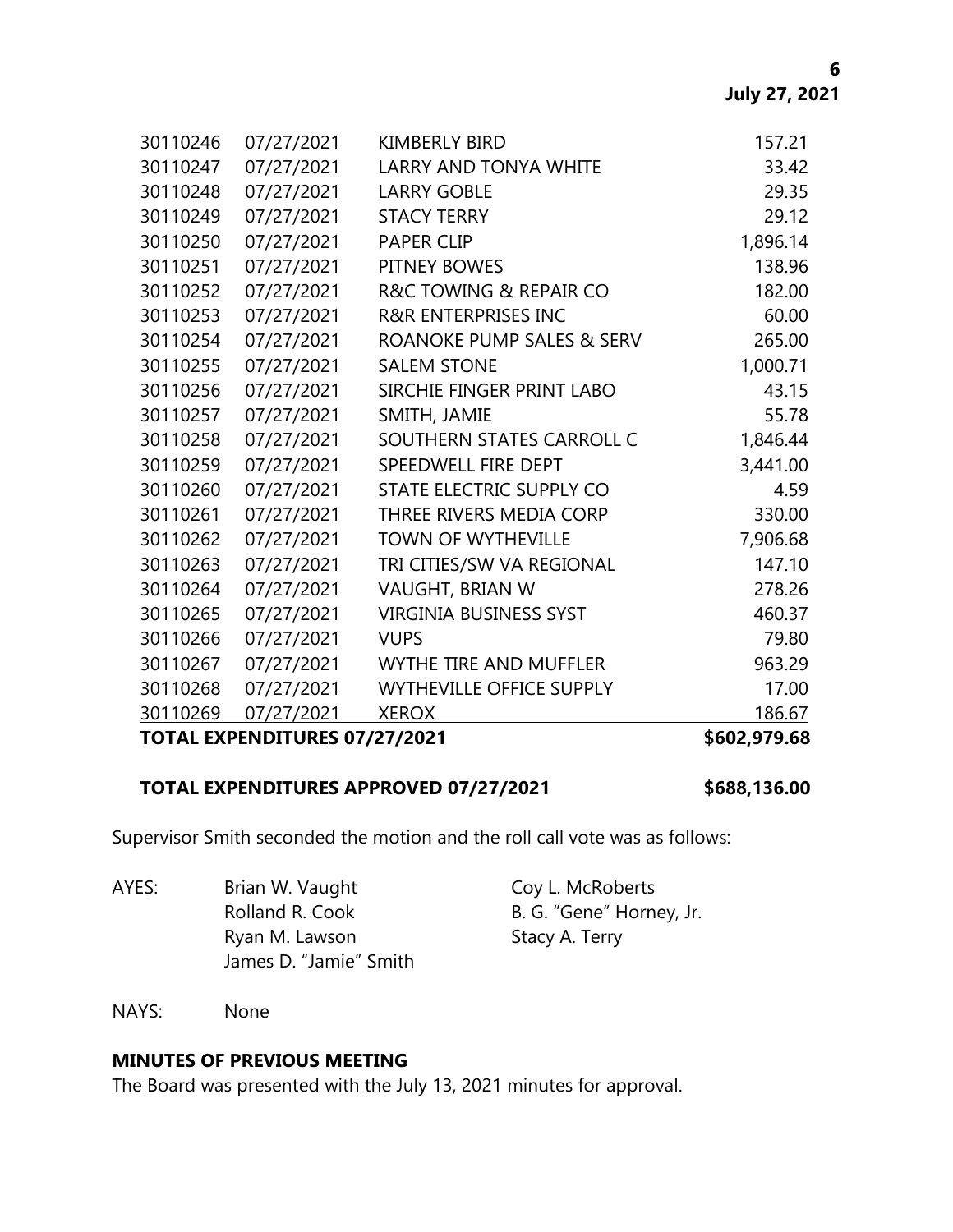Supervisor Terry made a motion, seconded by Supervisor Horney, to approve the July 13, 2021 minutes as presented.

The roll call vote was as follows:

AYES: Brian W. Vaught Coy L. McRoberts Rolland R. Cook B. G. "Gene" Horney, Jr. Ryan M. Lawson Stacy A. Terry James D. "Jamie" Smith

NAYS: None

# **APPOINTMENTS**

Mr. Bear asked if anyone has recommendations for the WCC Board.

Supervisor Smith made a motion, seconded by Supervisor McRoberts, to appoint Davis Goforth to the Wytheville Community College Board for the four-year term ending June 30, 2025.

The roll call vote was as follows:

AYES: Brian W. Vaught Coy L. McRoberts Rolland R. Cook B. G. "Gene" Horney, Jr. Ryan M. Lawson Stacy A. Terry James D. "Jamie" Smith

NAYS: None

# **TREASURER'S REPORT**

Treasurer, Lori Guynn, appeared before the Board and reported the following:

- 1. Revenue Statement Mrs. Guynn reported that the Consolidated Account was comprised of \$64,672,330 of which \$41,360,926 was in the General Fund Account at the end of June. Her office is currently working on yearend tasks along with the Finance Department in preparation for the annual audit.
- 2. Salary Increases Mrs. Guynn thanked the Board for the raises for County employees. Every little bit helps to retain good staff and she sincerely appreciates that.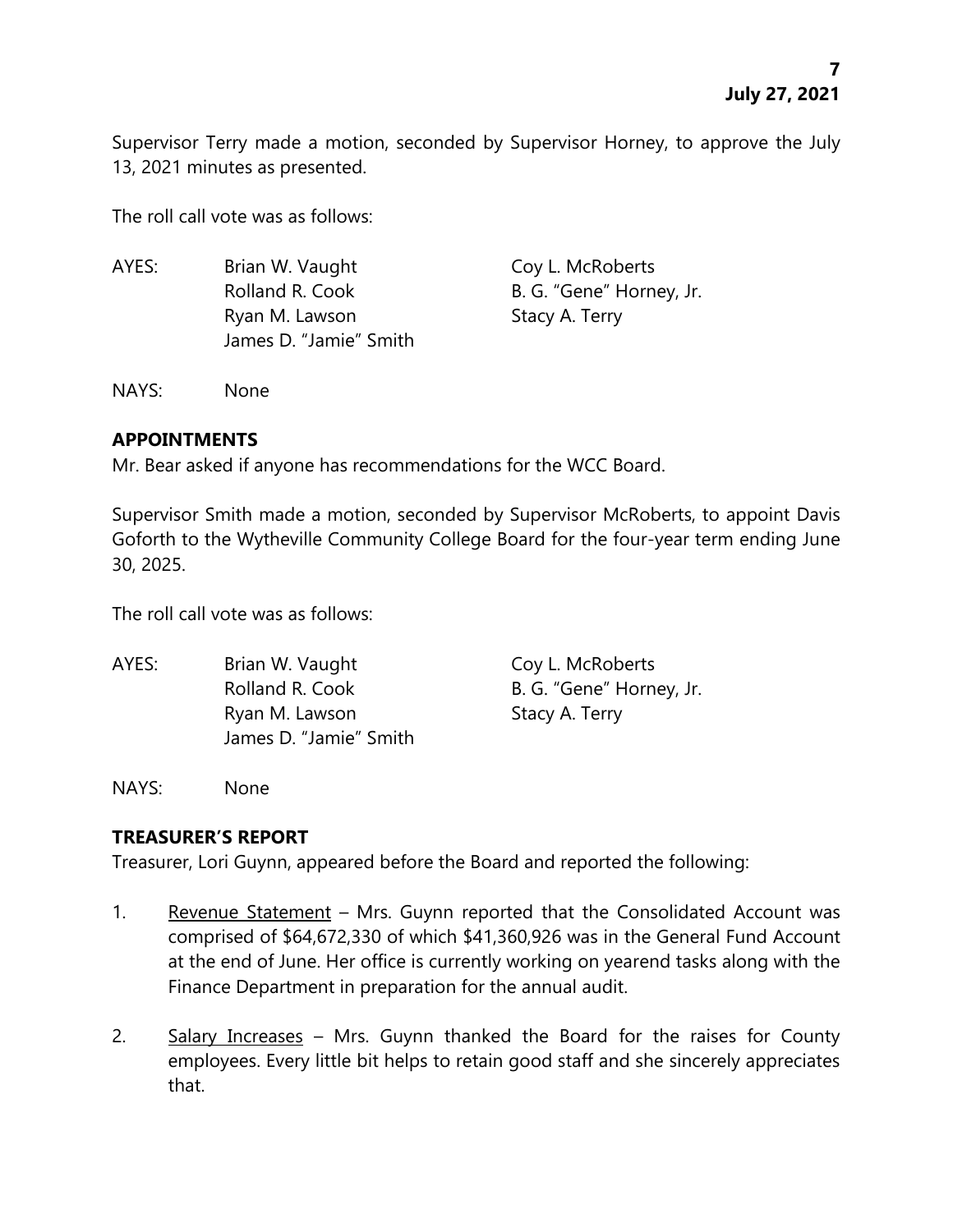3. Tax Sales – The Treasurer said that regarding the tax sale mentioned last month, the Circuit Court confirmations are next week on those parcels and revenue should be received by the end of August. Mrs. Guynn did say that there will be some tax write-offs as not all the sales covered the tax debt.

Mr. Bear added that the cash fund balance also includes \$2.7M of American Rescue Plan Act funds (first payment).

# **WATER COMMITTEE REPORT**

1. Water Account Write-Off – Supervisor Horney made a motion, as recommended by the Water Committee, to approve writing off \$1,095.02 in penalty and interest accrued on account 103240-00 (Billy C. and Bonnie Barker). The Barkers have agreed to pay the final billing amount of \$106.12

The roll call vote was as follows:

AYES: Brian W. Vaught Coy L. McRoberts Rolland R. Cook B. G. "Gene" Horney, Jr. Ryan M. Lawson Stacy A. Terry James D. "Jamie" Smith

NAYS: None

2. Sanitary Sewer Evaluation – Supervisor Horney made a motion, as recommended by the Water Committee, to authorize staff, with assistance from Thrasher, to proceed with funding application for Alternative #2 based on the Sanitary Sewer Evaluation.

Mr. Bear explained that Thrasher conducted an in-depth sanitary sewer evaluation looking for evidence of infiltration into the system. Thrasher compiled a list of manholes, pump stations, etc. that required attention. In order to address these deficiencies, Thrasher came up with three different options for the County. After careful consideration, staff recommend the mid-level approach at an estimated cost of \$1.2M.

Mr. Zach Wright, Project Manager at Thrasher, appeared before the Board and stated "Stephen is basically right. We did the full evaluation of the sanitary system, including most stations. We did smoke testing throughout the system,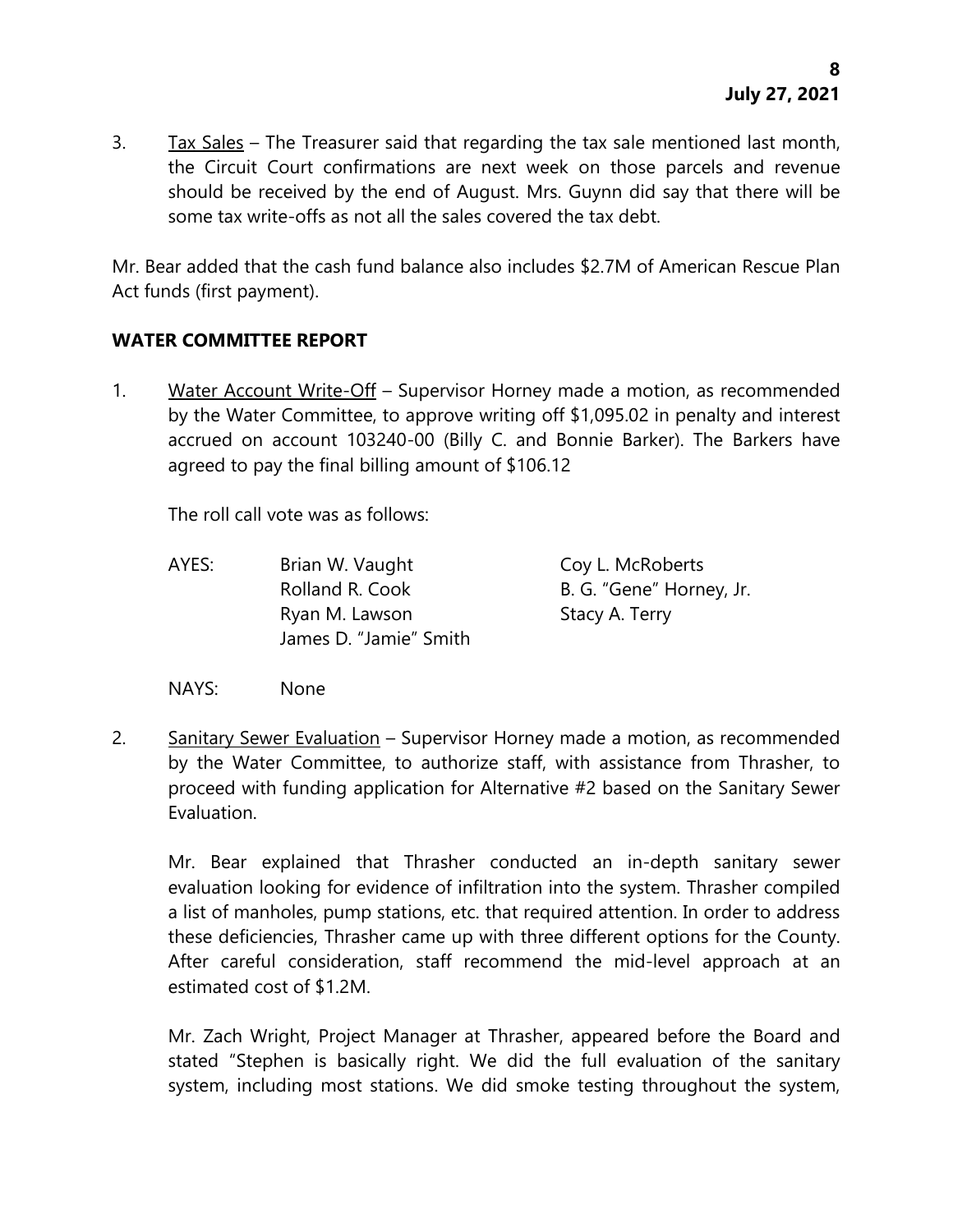put flow measurement in certain areas in the system to determine if there were high areas of inflow and infiltration ("I&I"), which is just water getting into the sewer system that shouldn't be getting into the sewer system. Like Stephen said, we identified three options we call the "Cadillac", the "GMC" and the "Chevy". The Cadillac was to basically upgrade everything in the system that had a problem, whether it was a major contributor to I&I or not, even if it had potential to contribute to I&I. The Chevy version was the bare minimum where things that were in trouble spots, had significant problems that were certainly contributing to I&I and needed attention. The mid-ground was the project that the committee had recommended. It's kind of mid-ground between the two (Cadillac and Chevy). We believe it will solve about 99% of your I&I problems. It doesn't get things that are high and dry even though there may be some repairs that can be done through routine maintenance and things like that."

Mr. Bear commented that, similar to the Austinville project, they anticipate funding to be in the 40-50% range of loan forgiveness. Also, Mr. Crisp and Mr. Wright have spent a great deal of time analyzing all the data to determine the most beneficial approach to address the majority of issues. Mr. Bear agrees with their assessment and recommendation.

Mr. Wright continued "Something else to consider - we'll take this to the next step. We'll design plans for a contractor to come out and take care of these things and through that process. If we pare it down more, or we get really good bids in, if you approve this \$1.2M project and it ends up being an \$800k project, you're not committed to spending more money than the project costs. So we're being a little conservative on the cost there just to make sure we cover everything that would be necessary to do a good job."

The roll call vote was as follows:

AYES: Brian W. Vaught Coy L. McRoberts Rolland R. Cook B. G. "Gene" Horney, Jr. Ryan M. Lawson Stacy A. Terry James D. "Jamie" Smith

NAYS: None

# **CONSENT CALENDAR**

Supervisor McRoberts made a motion to approve the Consent Calendar as follows: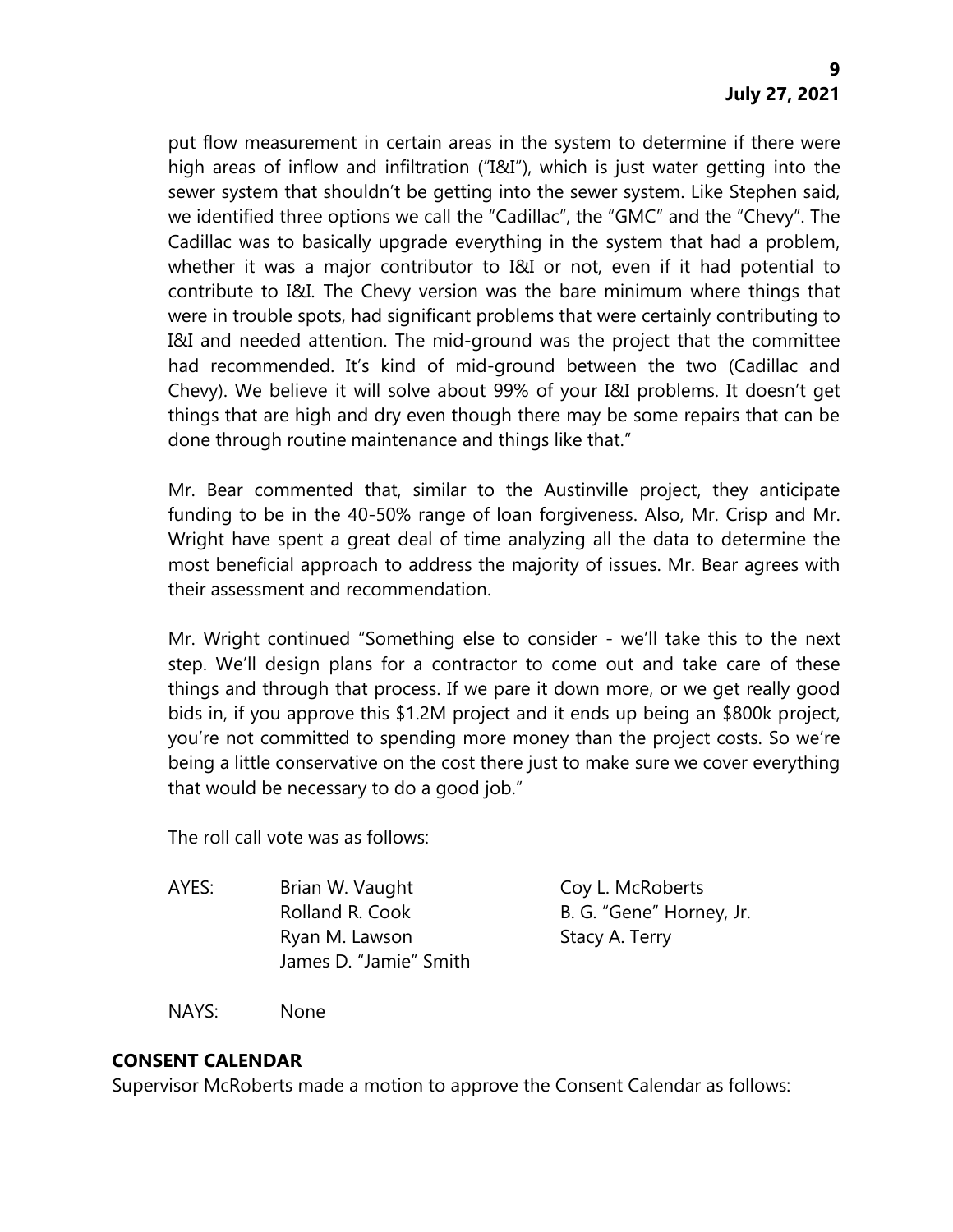### **1. PAYROLL – June 2021:**

| <b>TOTAL</b>                    |               | 708,014.08 |
|---------------------------------|---------------|------------|
| Wythe County Wastewater Fund    |               | 23,862.66  |
| Water Department Fund           |               | 20,526.00  |
| <b>Courthouse Security Fund</b> |               | 12,662.14  |
| Police Activity Fund            |               | 58,821.55  |
| <b>General County Fund</b>      | <sup>\$</sup> | 592,141.73 |

**Check Numbers:** 2001197-2001209; 2001214-2001230 **Voucher Numbers:** 17246-17425; 17431-17625

### **2. STATUS REPORTS:**

- A. Animal Control Arlan Dunford
- B. Building Inspection Kyle Taylor
- C. Emergency Communications Darlene Lang
- D. Engineering Johnny Kincer
- E. IT Dept Todd Catron
- F. Finance Regina Williams
- G. Parks & Recreation Kevin Williams
- H. Solid Waste/Building & Grounds Billy Bowers
- I. Water & Wastewater Don Crisp

# **3. PERSONNEL:**

- A. Harrell, Melissa Discharged, Full-time Payroll Clerk, Effective July 7, 2021
- B. Scheu, Cindy Hired, Full-time Administrative Assistant, Water & Wastewater Dept/County Administration, Annual Salary \$28,392, Effective July 12, 2021

Supervisor Terry seconded the motion and the roll call vote was as follows:

AYES: Brian W. Vaught Coy L. McRoberts Rolland R. Cook B. G. "Gene" Horney, Jr. Ryan M. Lawson Stacy A. Terry James D. "Jamie" Smith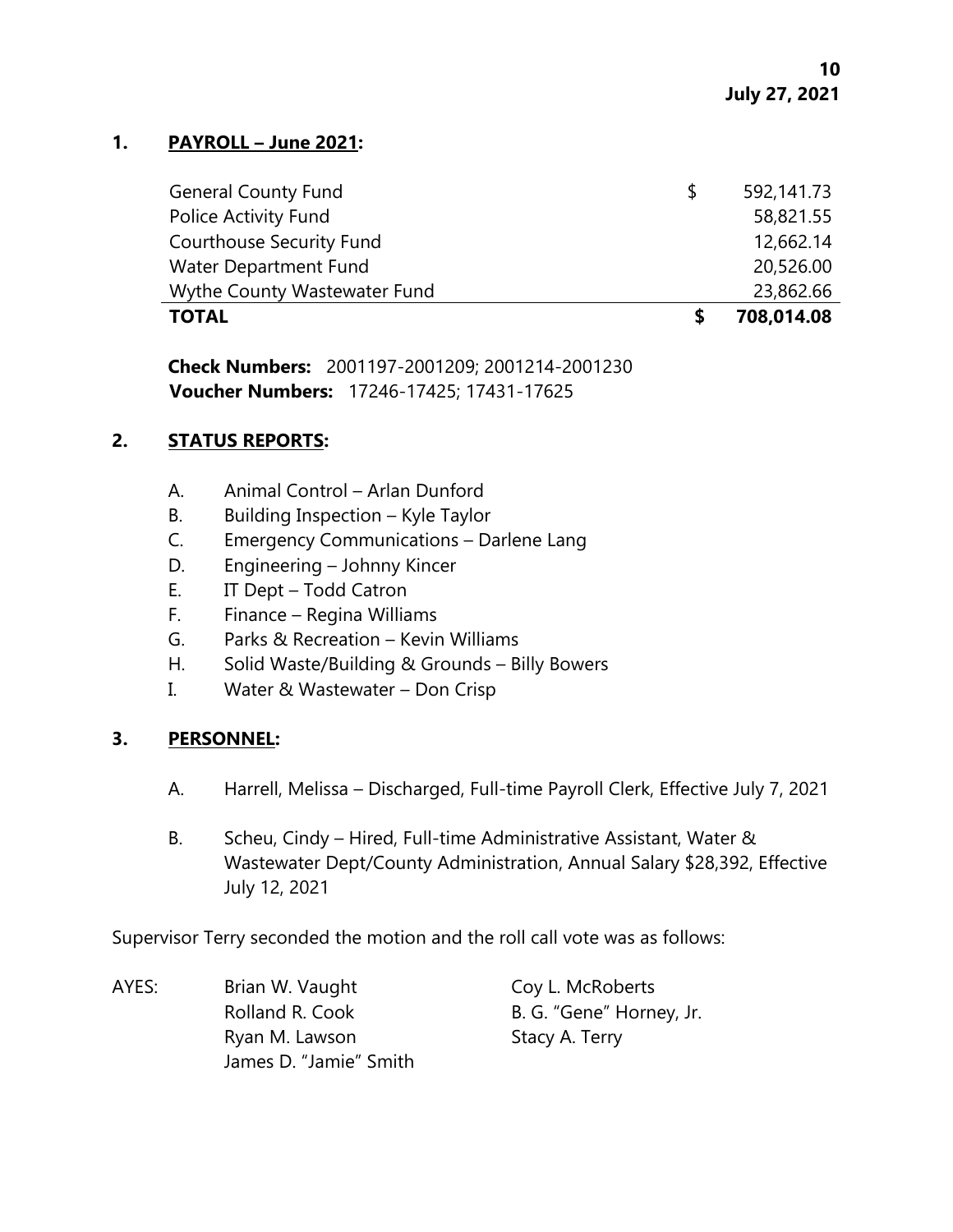NAYS: None

### **STAFF STREET TRANSPORTATION SERVICE DISTRICT PETITION**

Mr. Bear explained that Staff Street was originally approved for revenue sharing; however, VDOT later moved the funding out to 2024-25. Not wanting to wait that long, Mr. Crowgey and Lead Mines Estates proceeded to build the road up to Statemaintained standards themselves. They have presented a petition for the creation of a transportation service district for Staff Street, and all but one land owner have signed the petition meeting the necessary requirements. Staff recommend setting a public hearing.

Vice Chair Lawson made a motion, seconded by Supervisor McRoberts, to set a public hearing on August 24, 2021 at 6:05 p.m. to consider the Staff Street Transportation Service District.

The roll call vote was as follows:

AYES: Brian W. Vaught Coy L. McRoberts Rolland R. Cook B. G. "Gene" Horney, Jr. Ryan M. Lawson Stacy A. Terry James D. "Jamie" Smith

NAYS: None

### **WYTHE-BLAND FOUNDATION GRANT**

Mr. Hankins stated that it's time to submit grant applications to the Wythe-Bland Foundation. Mr. Williams and Ms. Sweeney have been working on quotes for upgrading Ager Park. The grant application is due this Sunday and it requires a resolution from the Board of Supervisors authorizing the application.

Supervisor Smith made a motion, seconded by Supervisor Terry, approving the Resolution of Support for the Wythe-Bland Foundation Grant.

The roll call vote was as follows:

AYES: Brian W. Vaught Coy L. McRoberts Rolland R. Cook B. G. "Gene" Horney, Jr. Ryan M. Lawson Stacy A. Terry James D. "Jamie" Smith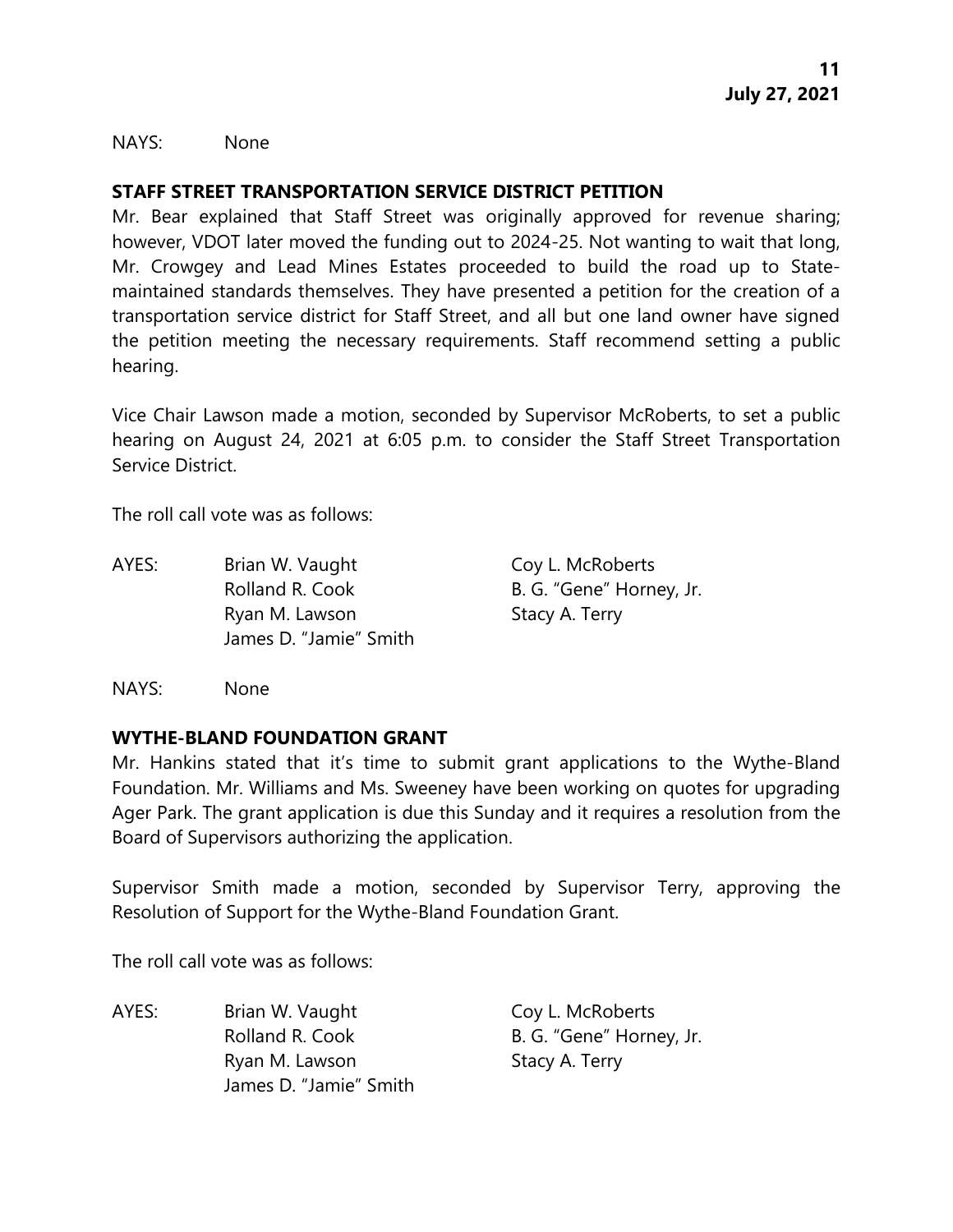NAYS: None

# **CHARITABLE ORGANIZATION FOOD EXEMPTION ORDINANCE**

Mr. Hankins explained that the Health Department suggested the County consider adopting an ordinance similar to one that Grayson County adopted. State Code allows for the exemption of certain organizations and events from inspection of kitchens for food preparation. An example would be churches/clubs that host food events; technically, those preparing the foods would have to get their home kitchens inspected. This ordinance would exempt them from the inspection. While many non-profits are already exempt under State Code (sports concessions, volunteer fire departments, etc.), a local ordinance is required to exempt other charitable organizations.

Mr. Bear recommends setting a public hearing to consider the proposed ordinance. He said Mr. Farthing has reviewed the ordinance and has no objection.

Supervisor Horney made a motion, seconded by Vice Chair Lawson, to set a public hearing on August 24, 2021 at 6:05 p.m. to consider the proposed ordinance exempting certain charitable organizations from food inspection.

The roll call vote was as follows:

AYES: Brian W. Vaught Coy L. McRoberts Rolland R. Cook B. G. "Gene" Horney, Jr. Ryan M. Lawson Stacy A. Terry James D. "Jamie" Smith

NAYS: None

### **2020 DELINQUENT REAL ESTATE & PERSONAL PROPERTY TAXES**

Mr. Bear requested the Board approve publishing this information as of August 1st. Historically, the County has published the real estate delinquents in the newspaper, and posted both the real estate and personal property online.

Supervisor Terry made a motion, seconded by Vice Chair Lawson, to advertise and publish the delinquent real estate taxes in the newspaper as of August 1, 2021, and to publish both real estate and personal property delinquents on the County website.

The roll call vote was as follows: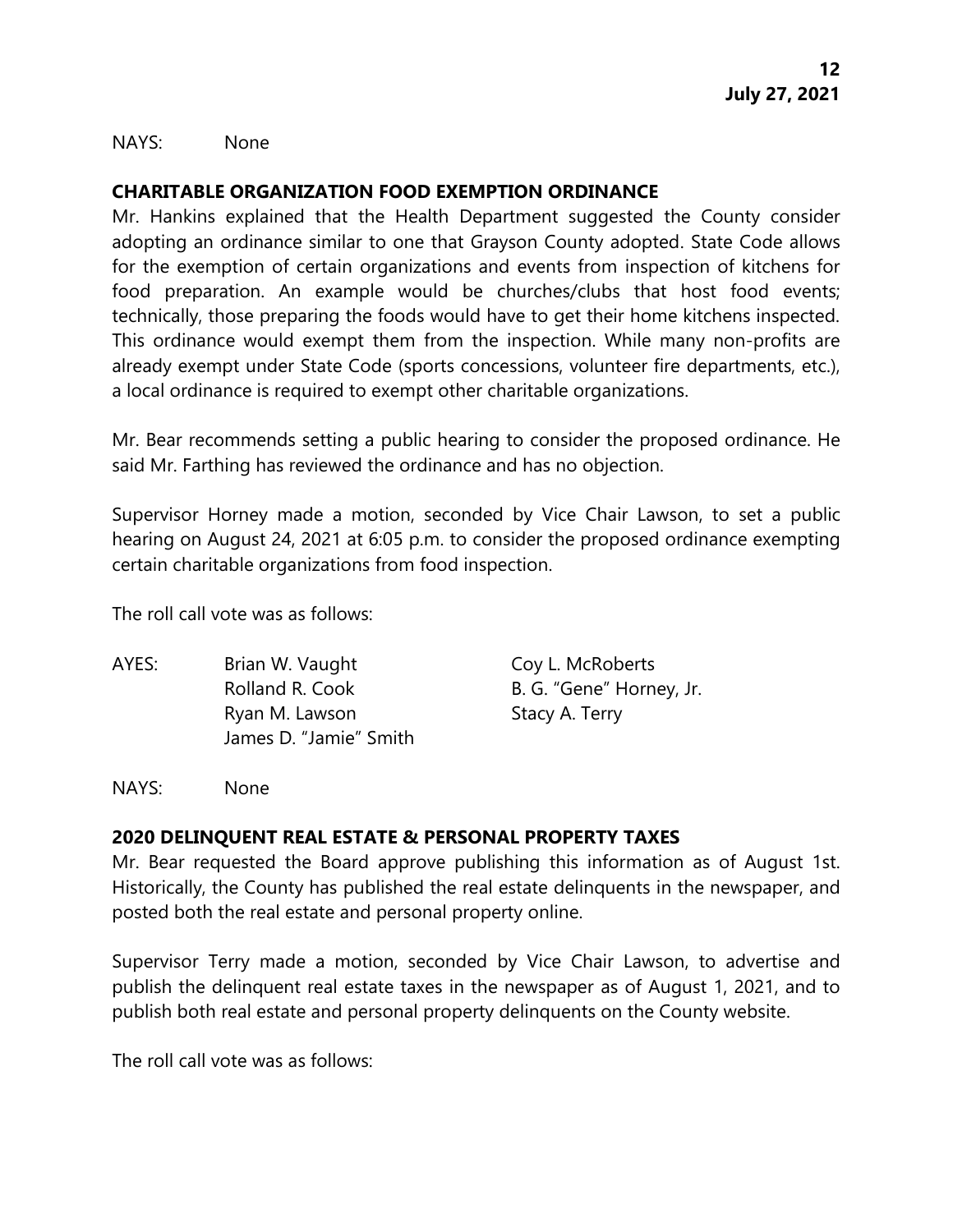AYES: Brian W. Vaught Coy L. McRoberts Rolland R. Cook B. G. "Gene" Horney, Jr. Ryan M. Lawson Stacy A. Terry James D. "Jamie" Smith

NAYS: None

# **ASSISTANT COUNTY ADMINISTRATOR REPORT**

Mr. Hankins updated the Board on the following:

- 1. Broadband Partnership Mr. Hankins said work is continuing on this project. However, it's been delayed a bit to see what the Governor/General Assembly do with funding. The State could be looking at a substantial infusion of capital (\$700M Statewide towards Broadband development, in addition to the \$100M set aside). The State's goal is to get universal broadband in Virginia by 2024. Mr. Hankins added that by using this money for broadband, it will free up ARPA funds for other infrastructure projects.
- 2. Fire Apparatus Bids Mr. Hankins reported they are soliciting bids for fire apparatus. Two pumper tankers (Speedwell and Ivanhoe), one brush truck (Ivanhoe) and a mobile command trailer for EMS Coordinator and Sheriff's Office to share.

Mr. Bear mentioned that the County has contacted local banks for financing proposals for the estimated \$800k cost. He said that Rural Development is an option too.

# **COUNTY ADMINISTRATOR REPORT**

1. Commonwealth Attorney Asset Forfeiture Transfer Request - Mr. Bear recommends approving this transfer in order to pay the balance of VACA dues for the Commonwealth Attorney's Office.

Supervisor Smith made a motion, seconded by Vice Chair Lawson, to approve the transfer of \$1,025.00 from the Asset Forfeiture Fund to line item 457055 (payment dues) and to amend and appropriate same to cover the balance due for VACA annual fees.

The roll call vote was as follows: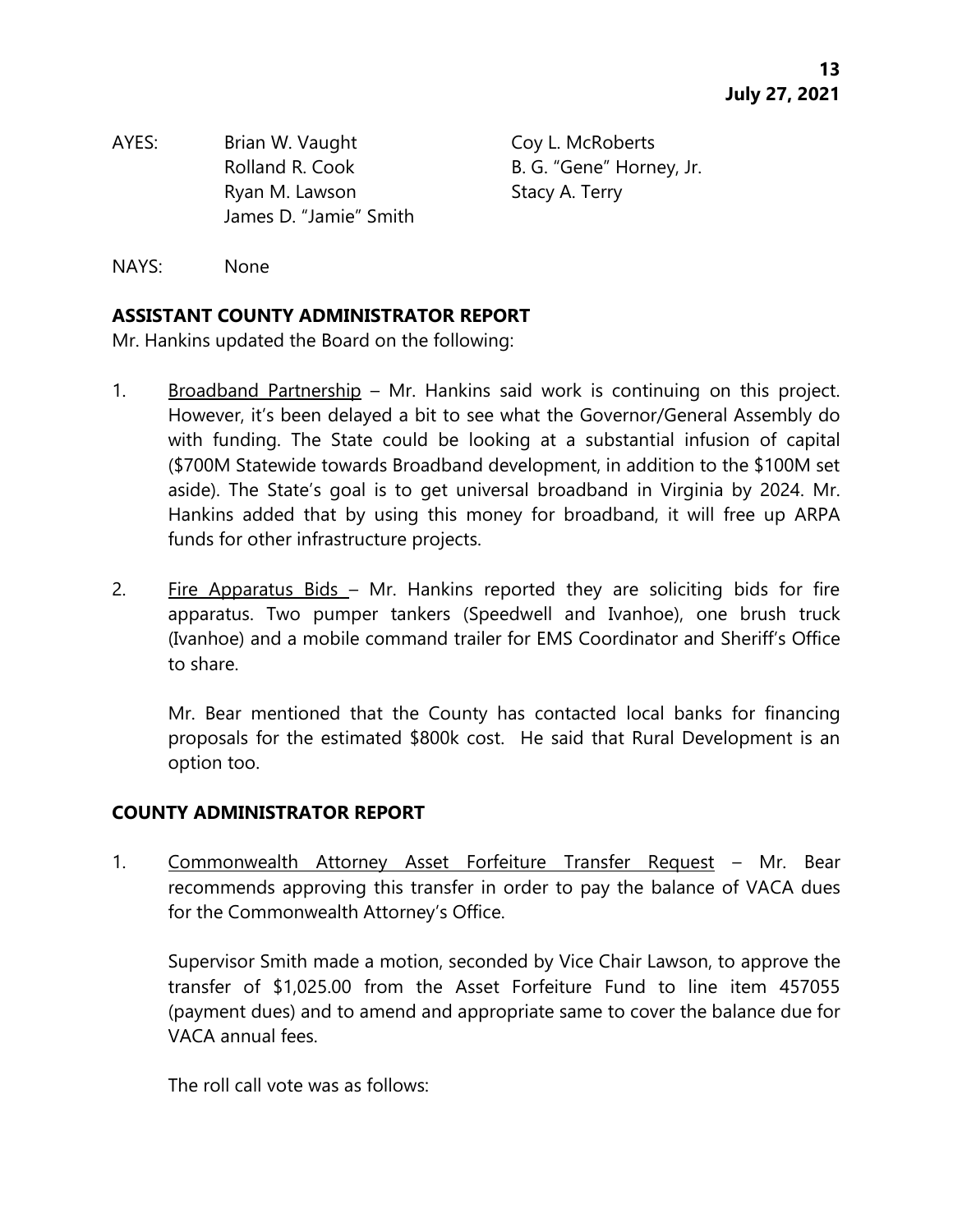AYES: Brian W. Vaught Coy L. McRoberts Ryan M. Lawson Stacy A. Terry James D. "Jamie" Smith

Rolland R. Cook B. G. "Gene" Horney, Jr.

NAYS: None

2. Personnel Policy Amendments – Mr. Bear reminded the Board about the change in State law regarding compensatory leave/overtime pay. As such, the current personnel policy should be updated. In addition, the holiday schedule should be updated to coincide with the State holidays (including Juneteenth and Election Day).

Supervisor Cook asked about any exceptions to the comp time.

Mr. Bear responded that the only exceptions are law enforcement and firefighting. Since the County does not employ any fulltime firefighters, that does not apply. The Sheriff's Office has their own personnel policy.

Chair Vaught asked if Good Friday can be added since, historically, the Board has approved this day off year after year. The Vice Chair also supports this.

Vice Chair Lawson made a motion, seconded by Supervisor Cook, to approve the amendments to the personnel policy as presented, and to add Good Friday to the list of holidays.

The roll call vote was as follows:

AYES: Brian W. Vaught Coy L. McRoberts Rolland R. Cook B. G. "Gene" Horney, Jr. Ryan M. Lawson Stacy A. Terry James D. "Jamie" Smith

NAYS: None

3. Office Closure for County Picnic – Mr. Bear mentioned the County picnic this Friday and hopes the Board can attend. As such, he recommends closing the County offices at noon to allow all staff to attend.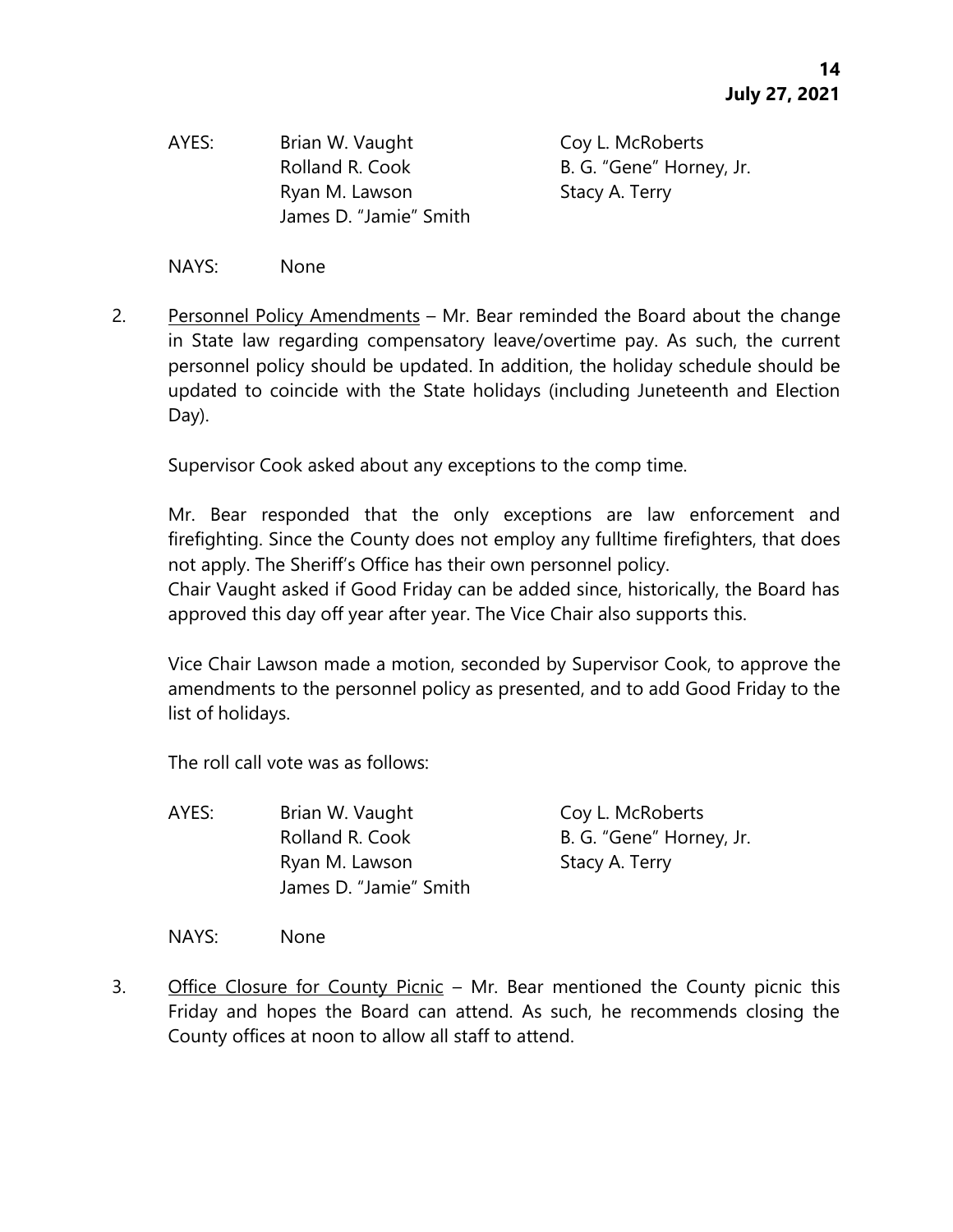Supervisor Smith made a motion, seconded by Supervisor Terry, approving the closure of County offices at noon on Friday, July 30<sup>th</sup> for the County picnic.

The roll call vote was as follows:

| AYES: | Brian W. Vaught        | Coy L. McRoberts         |
|-------|------------------------|--------------------------|
|       | Rolland R. Cook        | B. G. "Gene" Horney, Jr. |
|       | Ryan M. Lawson         | Stacy A. Terry           |
|       | James D. "Jamie" Smith |                          |
|       |                        |                          |

- NAYS: None
- 4. 2021 Projects Overview Mr. Bear provided the Board with a list of major 2021 projects with a status update, for their information.

# **COUNTY ATTORNEY REPORT**

Mr. Scot Farthing, County Attorney, stated that he has not received any news from the Wagstaff firm relating to the opioid litigation, specifically the Virginia settlement. He will, however, reach out to them for an update.

# **SHERIFF'S OFFICE REPORT**

Major Anthony Cline asked the Board if they had any roads in need of clean up by the trusties.

Supervisor Smith said he sent the Major a list.

Mr. Bear advised Major Cline that the areas around the convenience centers are always in need of clean up.

# **COMMISSIONER OF REVENUE REPORT**

Mrs. Vaught did not have anything new to report other than the reassessment is going well and they're doing a good job.

# **SCHOOL BOARD STUDENT REPRESENTATIVE**

Chair Vaught welcomed Lucas Arnold to the Board of Supervisors' meeting and hopes that he will come back again.